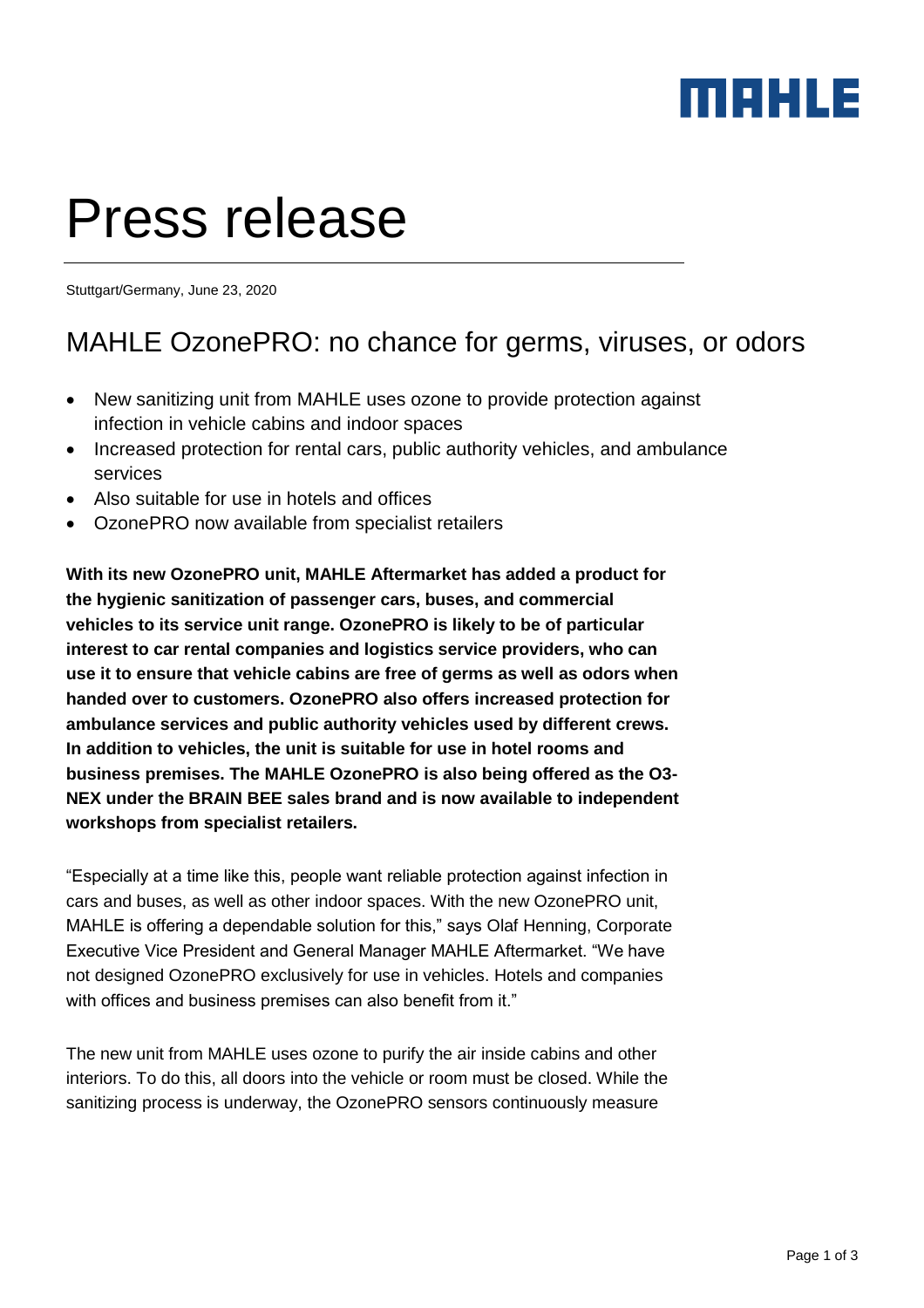## MAHLE

the concentration of ozone produced in the environment and adjust this until the ideal value is reached. This value is maintained for some time to ensure a hygienic clean. At the same time, OzonePRO avoids excessive ozone values in order to prevent oxidation damage to the interior, for example. The unit is fully automated and notifies the user when the disinfection is finished. Vehicles and rooms can then be safely entered again. The entire process can be controlled and monitored externally with the associated O3-Easy app. Once the sanitization process has been completed, a disinfection report can be printed for the customer if necessary.

The new OzonePRO unit communicates with all other MAHLE service equipment via Bluetooth. It can be simply connected to a cigarette lighter or is available upon request with an additional power supply unit for use in indoor spaces. With an ozone output of 5,000 mg/h, one unit can disinfect interiors with a surface area of up to 40 square meters or of around 100 cubic meters in volume, roughly equivalent to the volume of a coach**.** Weighing only three kilograms, the unit is also easy to handle.

#### **Captions**

OzonePRO\_1.jpg: *The MAHLE OzonePRO hygienically sanitizes interiors* OzonePRO\_2.jpg: *The MAHLE OzonePRO is able to sanitize rooms up to 40 square meters* OzonePRO\_3.jpg: *The MAHLE OzonePRO offers increased protection against infections in rooms and vehicles*

#### **About MAHLE**

MAHLE is a leading international development partner and supplier to the automotive industry as well as a pioneer for the mobility of the future. The group's product portfolio addresses all the crucial issues relating to the powertrain and air conditioning technology—both for drives with combustion engines and for e-mobility. In 2019, the technology group generated sales of approximately EUR 12.0 billion with more than 77,000 employees and is represented in over 30 countries with 160 production locations.

#### **About MAHLE Aftermarket**

MAHLE Aftermarket, the business unit specializing in spare parts, uses the expertise from the series production of original equipment in its automotive